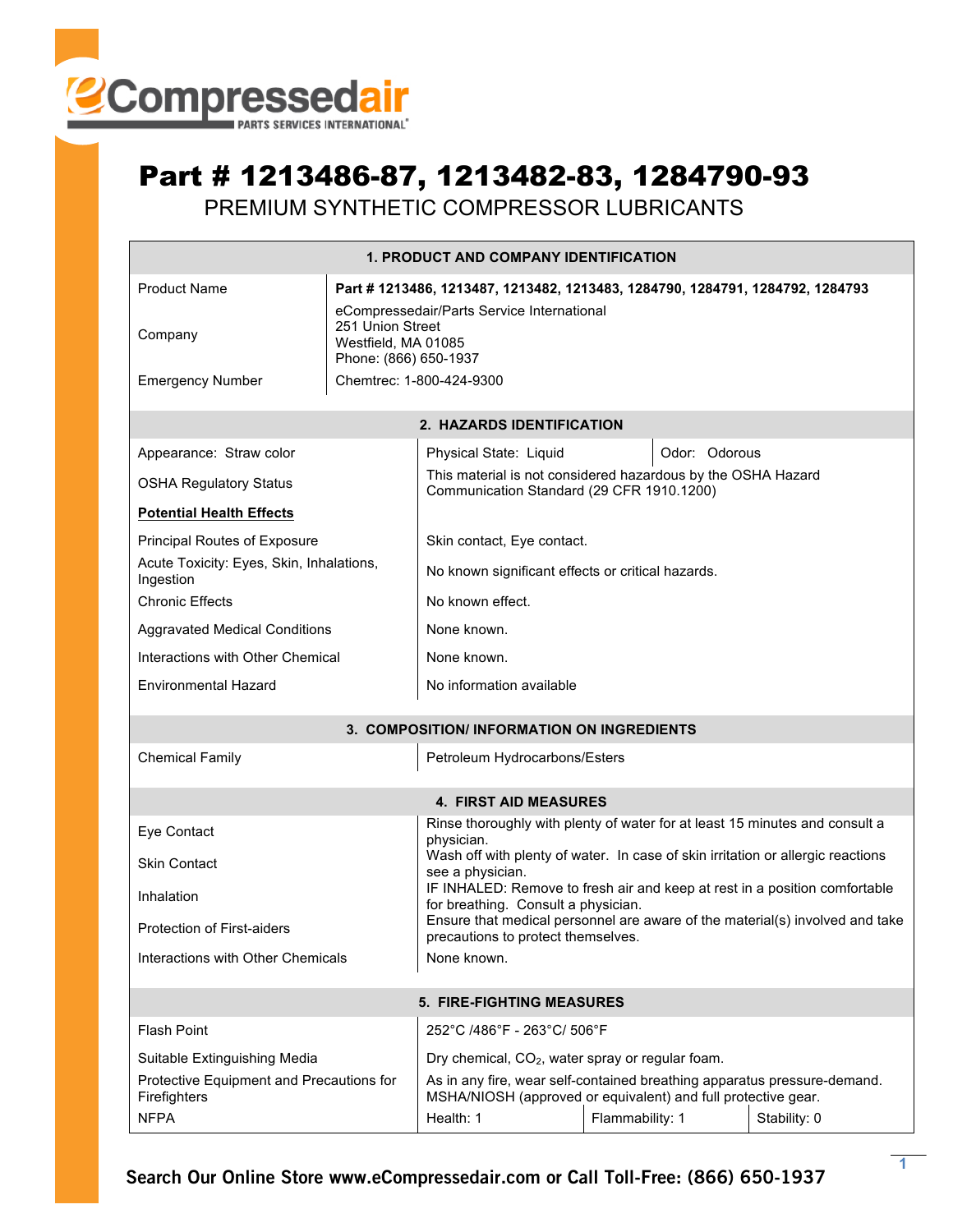

| <b>6. ACCIDENTAL RELEASE MEASURES</b>                                                                                                             |                      |                                                                                                                                                                            |                 |                    |  |                             |  |  |
|---------------------------------------------------------------------------------------------------------------------------------------------------|----------------------|----------------------------------------------------------------------------------------------------------------------------------------------------------------------------|-----------------|--------------------|--|-----------------------------|--|--|
| <b>Personal Precautions</b>                                                                                                                       |                      | Evacuate personnel to safe areas. Use personal protective equipment.                                                                                                       |                 |                    |  |                             |  |  |
| <b>Methods for Containment</b>                                                                                                                    |                      | Dike for disposal and cover with wet sand or earth.                                                                                                                        |                 |                    |  |                             |  |  |
| Methods for Clean up                                                                                                                              |                      | Prevent product from entering drains. Use a non-combustible material like<br>vermiculite, sand or earth to soak up product and place in a container for later<br>disposal. |                 |                    |  |                             |  |  |
| 7. HANDLING AND STORAGE                                                                                                                           |                      |                                                                                                                                                                            |                 |                    |  |                             |  |  |
| Handling                                                                                                                                          |                      | Handle in accordance with good industrial hygiene and safety practice.                                                                                                     |                 |                    |  |                             |  |  |
| Storage                                                                                                                                           |                      | Keep containers tightly closed in a cool, well-ventilated place.                                                                                                           |                 |                    |  |                             |  |  |
| <b>8. EXPOSURE CONTROLS/PERSONAL PROTECTION</b>                                                                                                   |                      |                                                                                                                                                                            |                 |                    |  |                             |  |  |
| <b>Engineering Measures</b>                                                                                                                       |                      | None under normal use conditions.                                                                                                                                          |                 |                    |  |                             |  |  |
|                                                                                                                                                   |                      | Eye/Face Protection: Safety glasses with side shields                                                                                                                      |                 |                    |  |                             |  |  |
| Personal Protective Equipment                                                                                                                     |                      | Skin and Body: Wear protective gloves/clothing<br>Respiratory: No special protective equipment required.                                                                   |                 |                    |  |                             |  |  |
| <b>Chemical Name</b><br>Aniline                                                                                                                   |                      | <b>OSHA PEL</b><br><b>ACGIH TLV</b><br><b>NIOSH IDLH</b><br>TWA: 19 mg/m <sup>3</sup> , 5 ppm<br>TWA: 2 ppm<br>$100$ ppm                                                   |                 |                    |  |                             |  |  |
| 9. PHYSICAL AND CHEMICAL PROPERTIES                                                                                                               |                      |                                                                                                                                                                            |                 |                    |  |                             |  |  |
| Appearance                                                                                                                                        | Clear and Bright     |                                                                                                                                                                            | Odor<br>Odorous |                    |  |                             |  |  |
| <b>Physical State</b>                                                                                                                             | Liquid               |                                                                                                                                                                            |                 | <b>Flash Point</b> |  | 252°C /486°F - 263°C/ 506°F |  |  |
| <b>Specific Gravity</b>                                                                                                                           | $0.85 - 0.86$        | Weight per Gallon                                                                                                                                                          |                 | $7.09 - 7.17$      |  |                             |  |  |
| Viscosity $@$ 40°C (32-100 Grade)                                                                                                                 |                      | 36.6, 45.2, 67, 95.4 cSt                                                                                                                                                   |                 |                    |  |                             |  |  |
|                                                                                                                                                   |                      | <b>10. STABILITY AND REACTIVITY</b>                                                                                                                                        |                 |                    |  |                             |  |  |
| Stability                                                                                                                                         |                      | Stable under normal conditions.                                                                                                                                            |                 |                    |  |                             |  |  |
| Incompatible Products                                                                                                                             |                      | Incompatible with oxidizing agents.                                                                                                                                        |                 |                    |  |                             |  |  |
| Conditions to avoid                                                                                                                               |                      | None Known.                                                                                                                                                                |                 |                    |  |                             |  |  |
| Hazardous Decomposition Products                                                                                                                  |                      | None under normal use                                                                                                                                                      |                 |                    |  |                             |  |  |
| <b>Hazardous Reactions</b>                                                                                                                        |                      | None under normal use.                                                                                                                                                     |                 |                    |  |                             |  |  |
| Hazardous Polymerization                                                                                                                          |                      | Hazardous polymerization does not occur.                                                                                                                                   |                 |                    |  |                             |  |  |
| <b>11. TOXICOLOGICAL INFORMATION</b>                                                                                                              |                      |                                                                                                                                                                            |                 |                    |  |                             |  |  |
| Product is safe for intended use based on the formulation, testing results and<br><b>Acute Toxicity</b><br>the long history of safe consumer use. |                      |                                                                                                                                                                            |                 |                    |  |                             |  |  |
| Carcinogenicity                                                                                                                                   | ACGIH - A3 - Aniline |                                                                                                                                                                            |                 |                    |  |                             |  |  |
| <b>Endocrine Disruptor</b>                                                                                                                        |                      | Not available                                                                                                                                                              |                 |                    |  |                             |  |  |
| <b>Chemical Name</b>                                                                                                                              |                      | LD50 Oral                                                                                                                                                                  |                 | <b>LD50 Dermal</b> |  | <b>LC50 Inhalation</b>      |  |  |
| N-Phenyl-beta-naphthylamine                                                                                                                       |                      | 8730 mg/kg (Rat)                                                                                                                                                           |                 |                    |  |                             |  |  |
| Aniline                                                                                                                                           |                      | 250 mg/kg (Rat)                                                                                                                                                            |                 | 1400 mg/kg (Rat)   |  |                             |  |  |